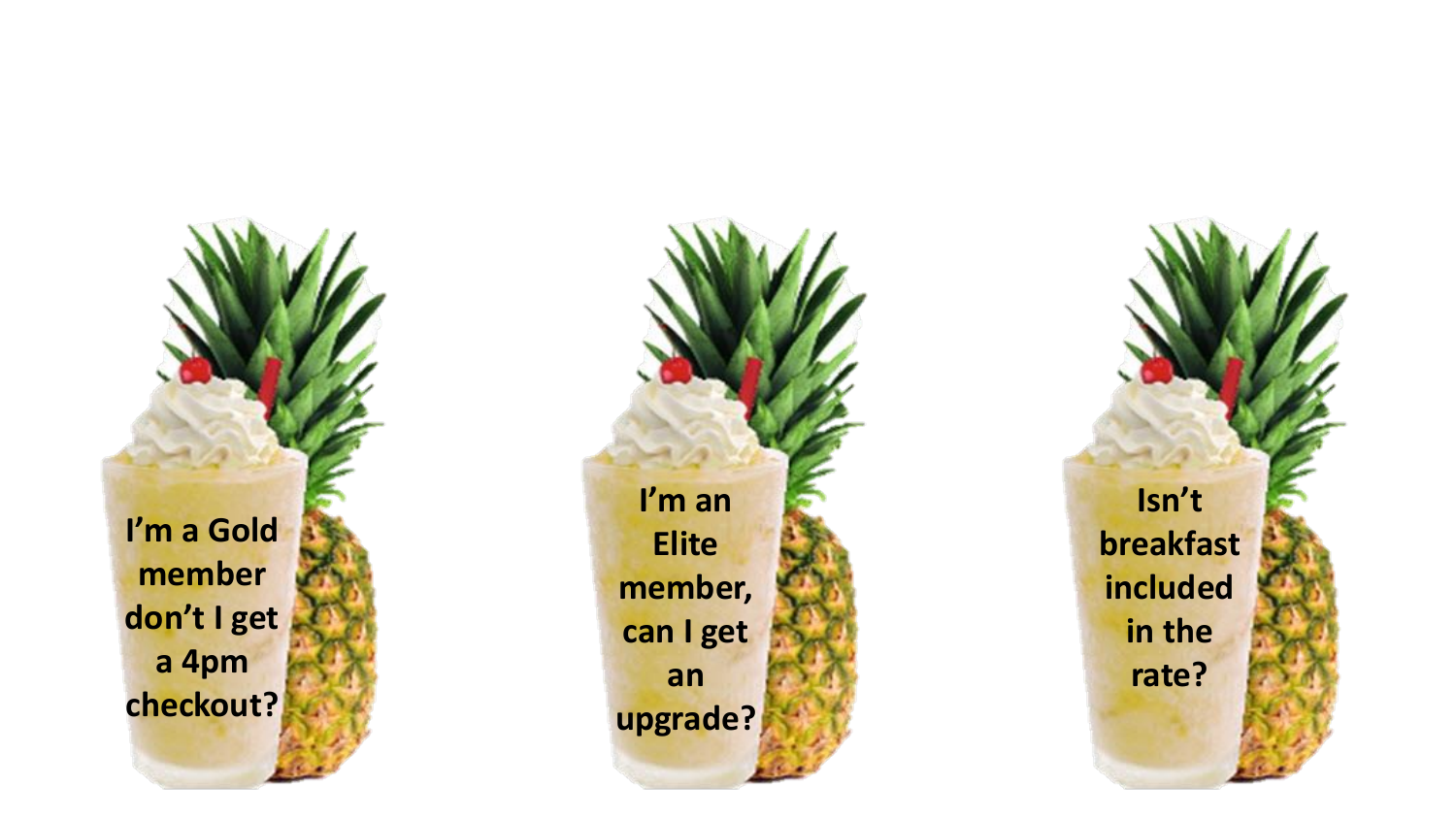**Can I get a late checkout? (plot twist they're with a soccer group)**



**Guest checking in with pet. Do you accept pets?**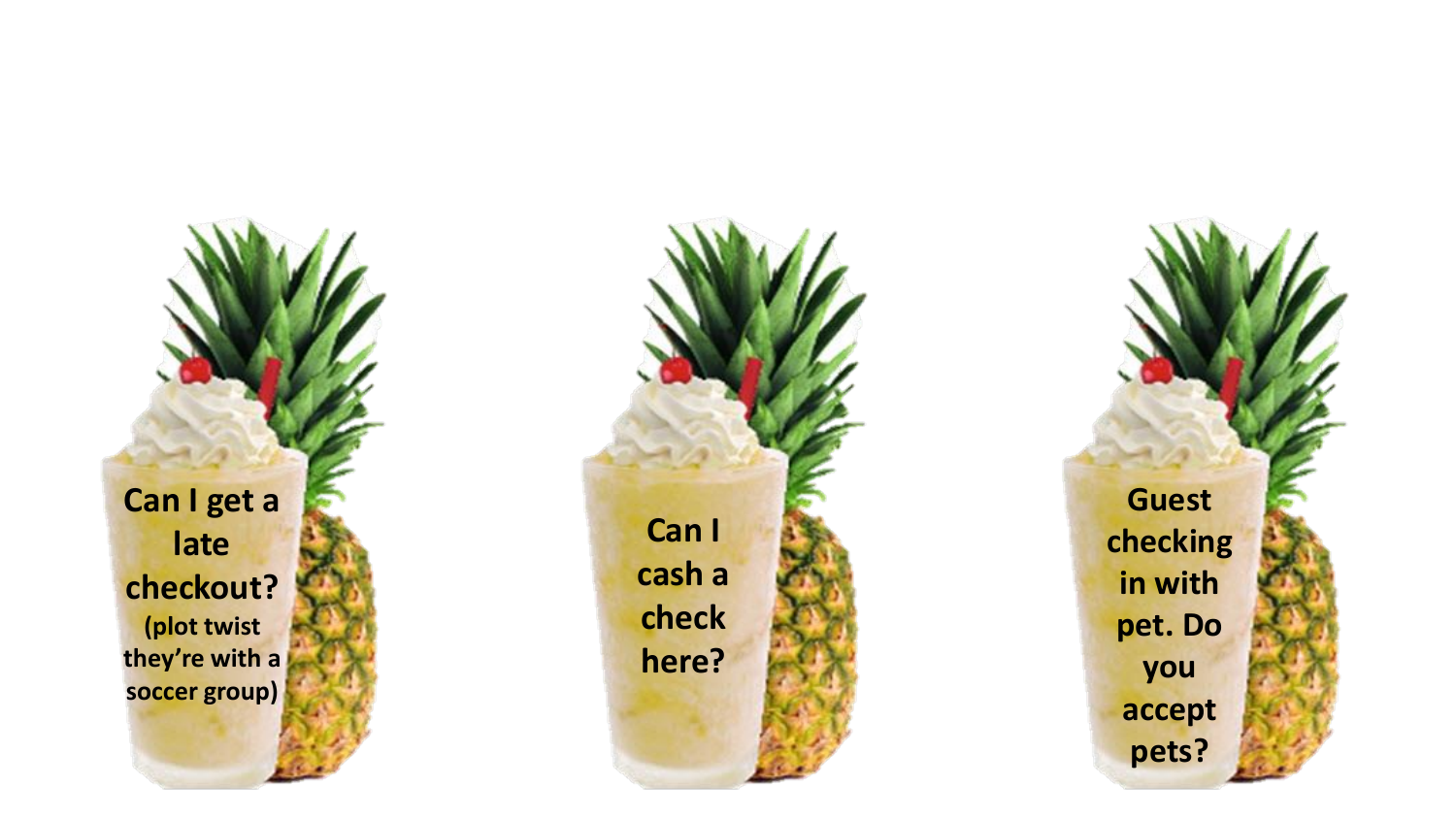**Can I book a child's birthday party in the pool area?**

**Do you have an airport shuttle?**

**Don't you have lobby coffee?**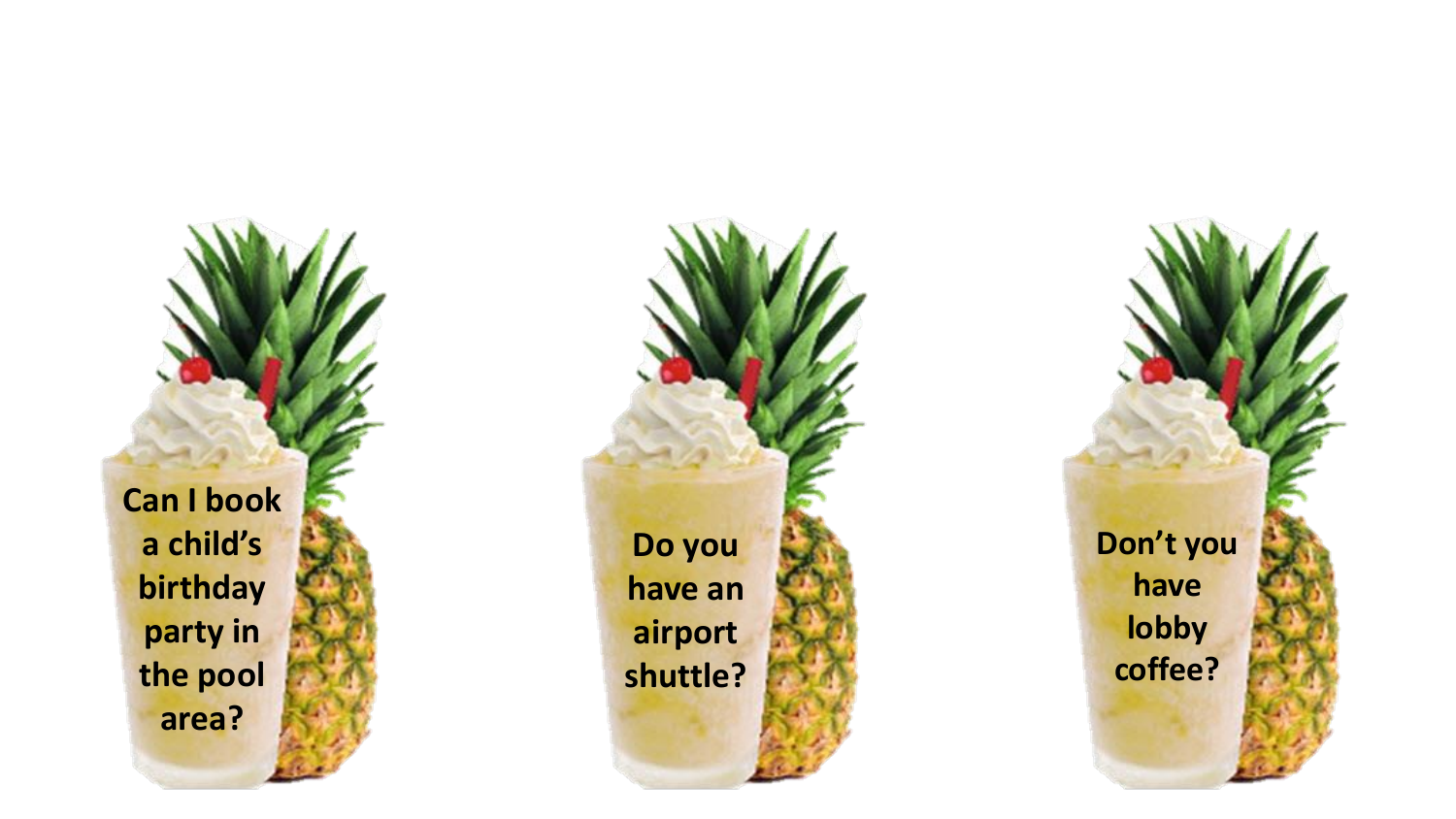**Can I do cash back from my credit card?**



**I know It's 6am, but I'm dying for a PB&J. Can I get one?**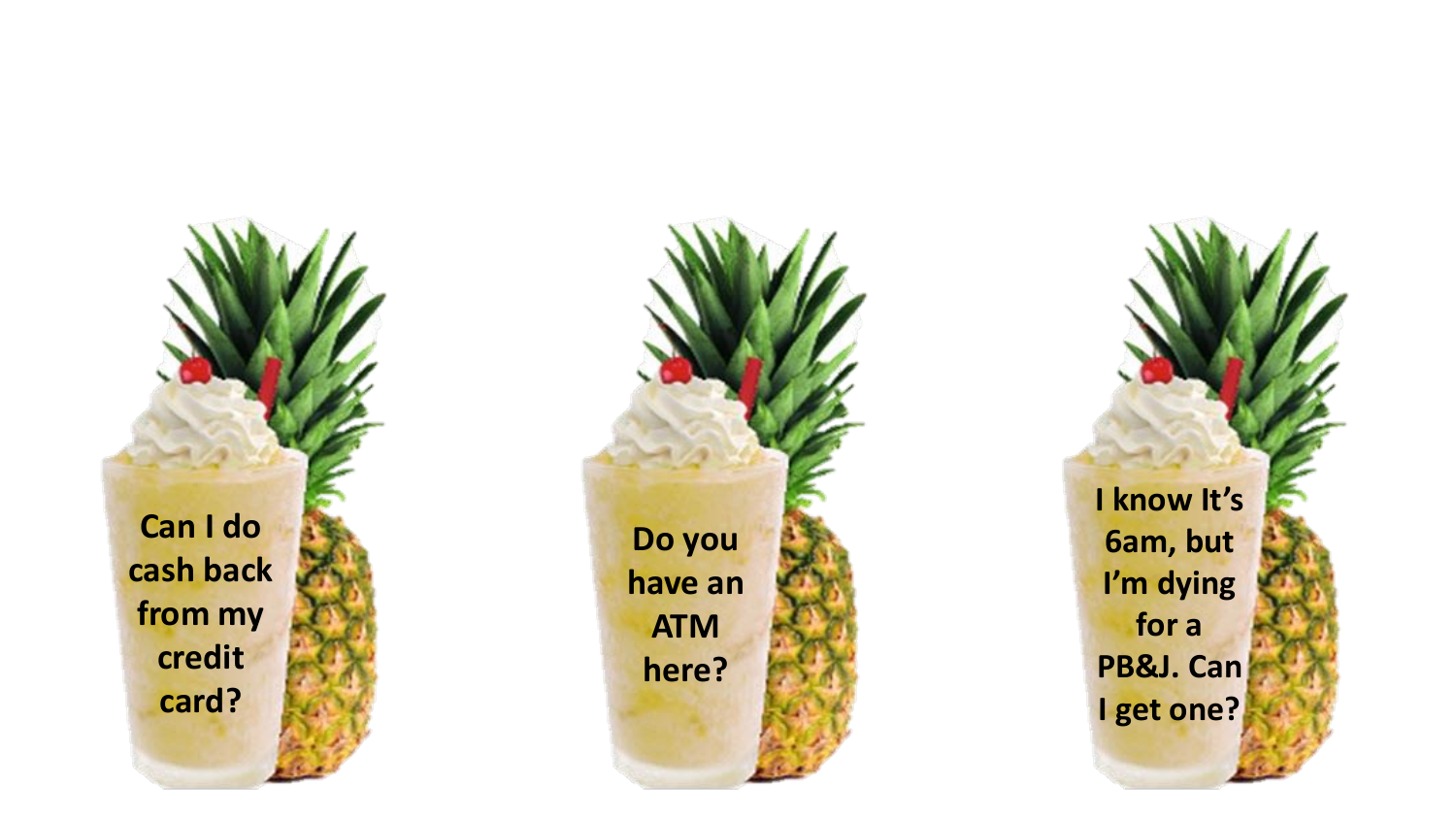**Can I get a room with a view?**



**Can I get a smoking room?**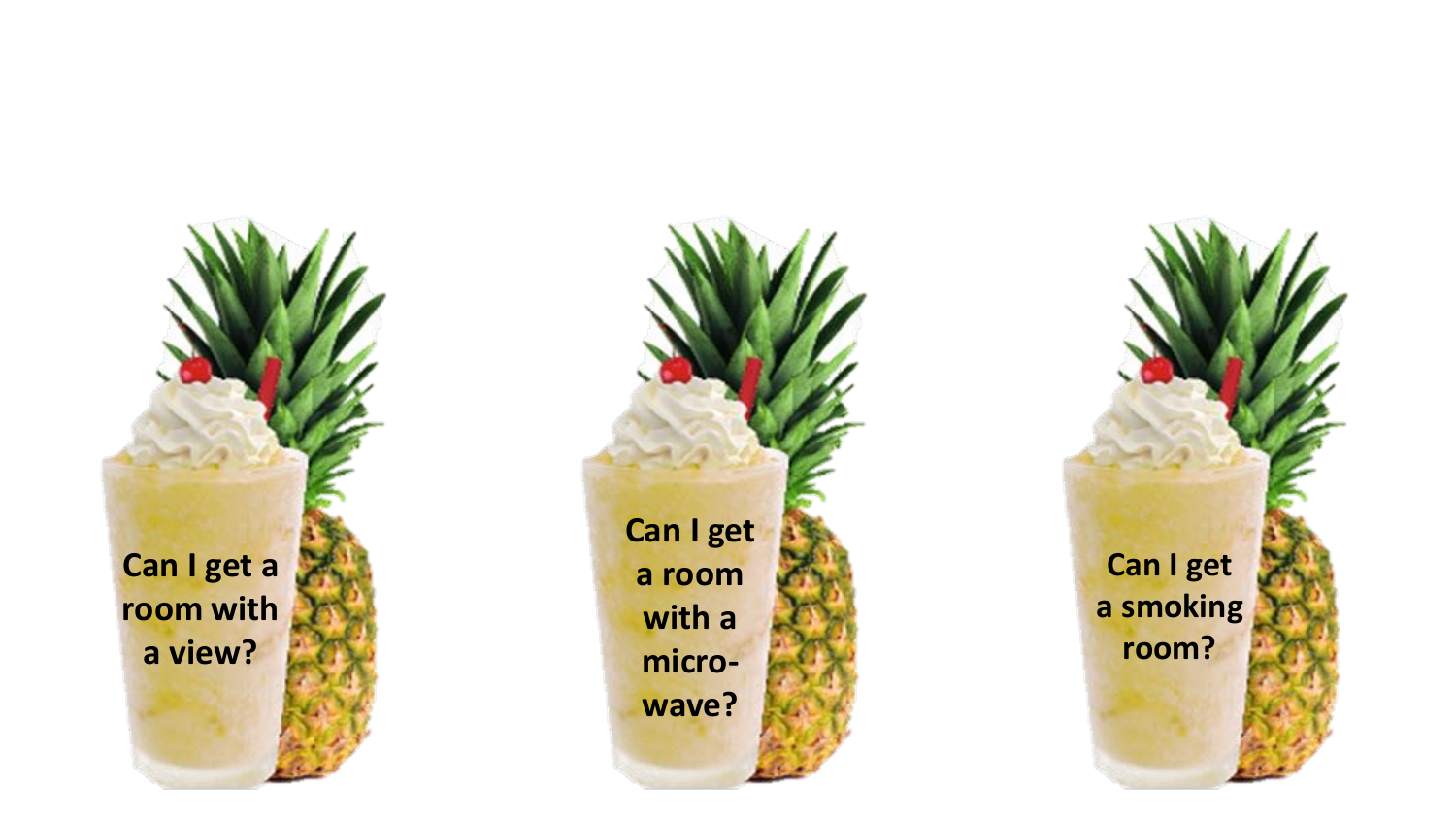**Can I get a balcony room so I can smoke on it?**

**Can I keep getting the long term stay rate if I leave for the weekend?**

**Can I use my points to purchase market items?**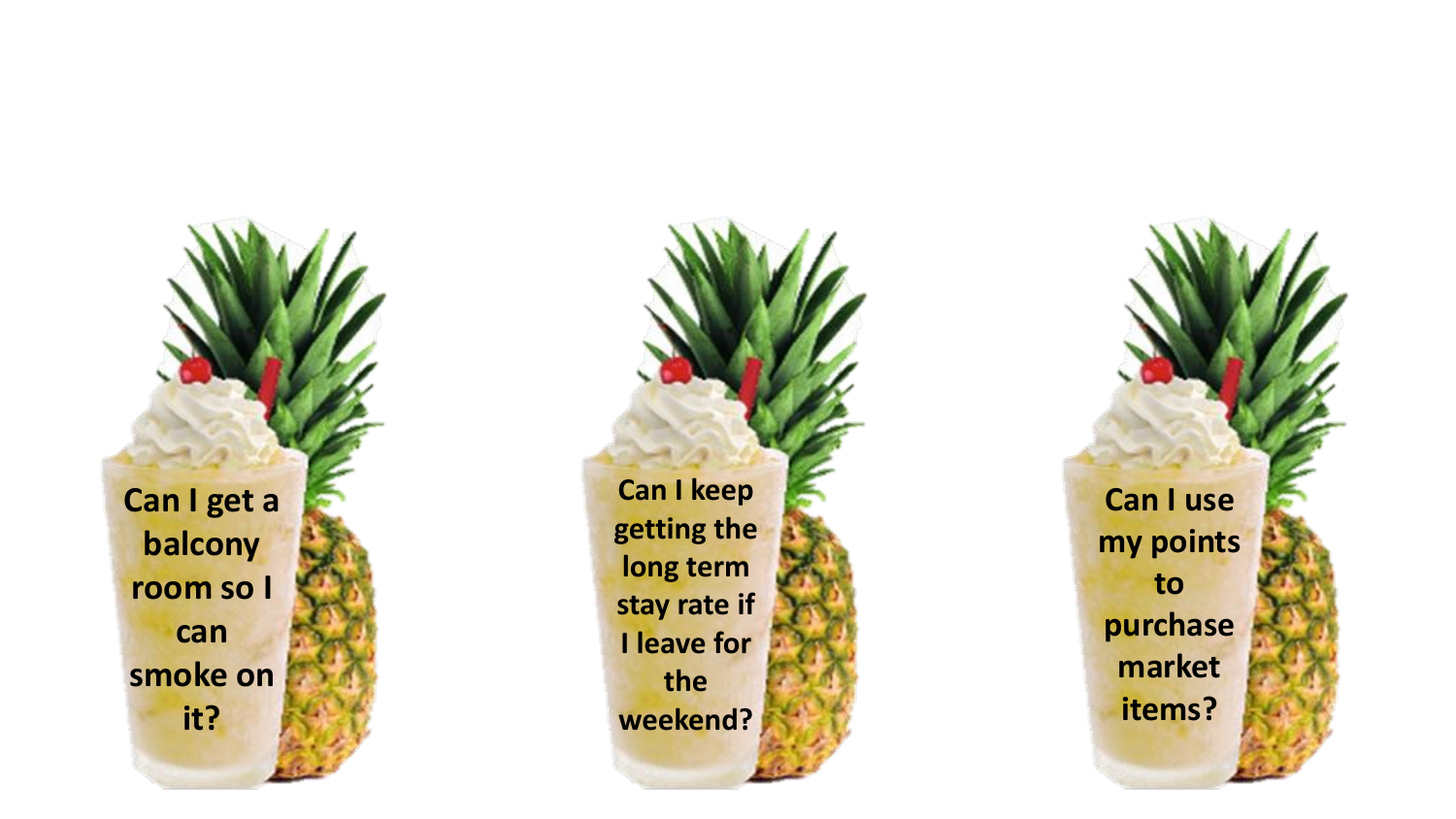**Can I change my room to a king. (hotel is sold out)**

**I'm almost done with my wine; can I take it on the shuttle? I won't tell!**

**Can we eat our takeout in the Bistro or Restaurant**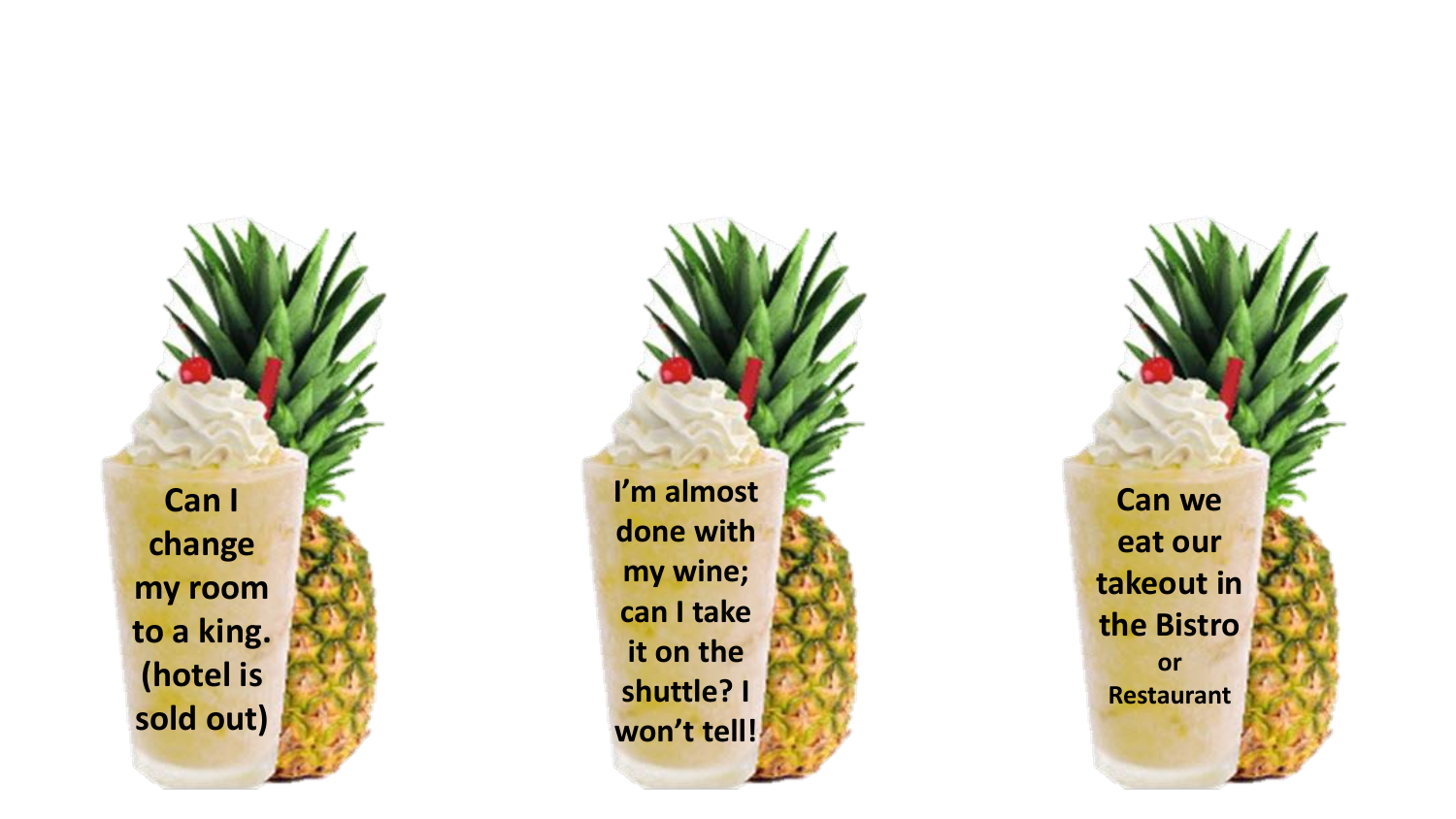**Do you have a hot tub? (hotel has pool – hot tub was closed)**



**You're cute! Can I take you out tonight?**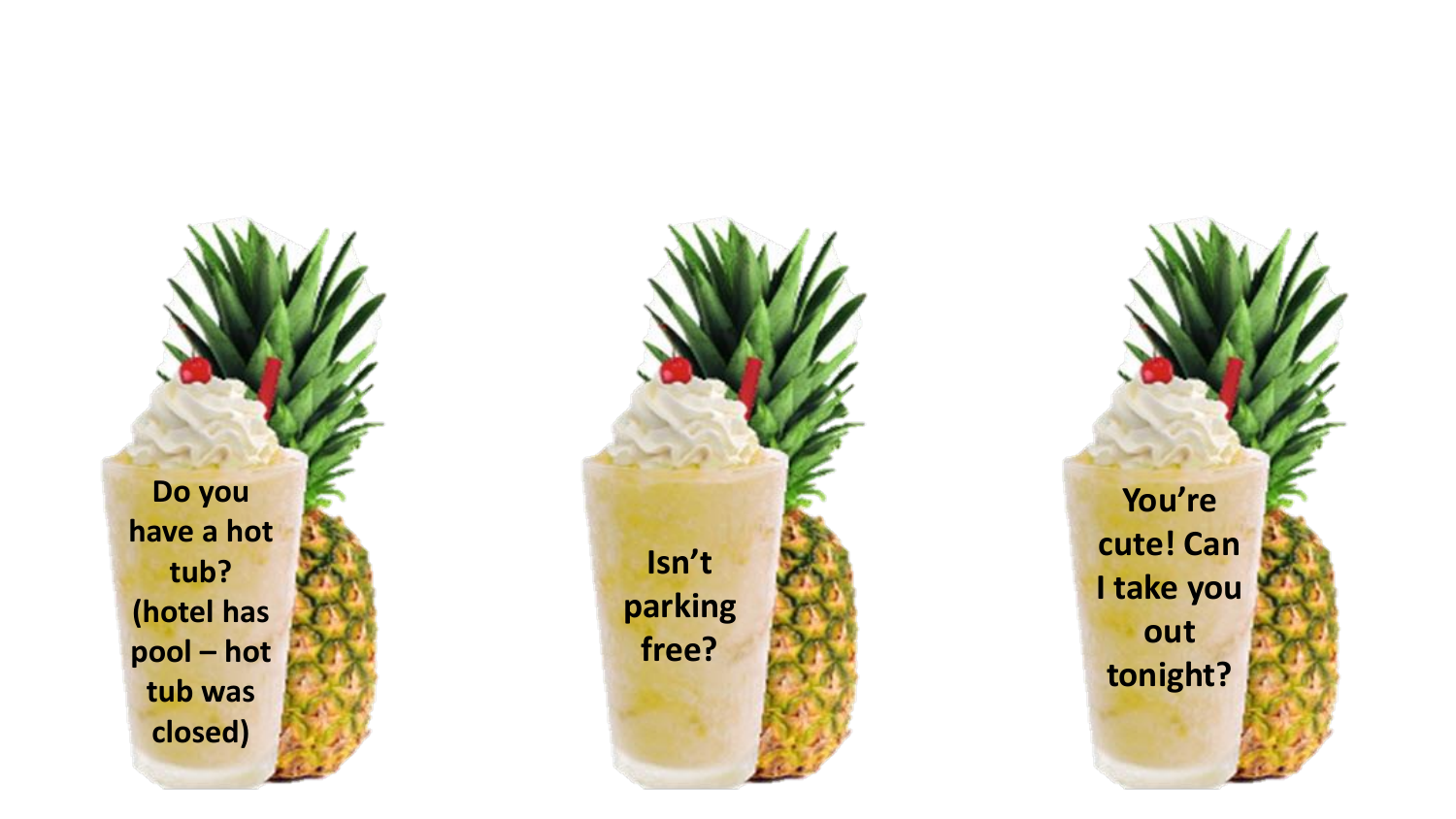**Ugh! The shampoo is really strong! Do you have a different brand?**



**Do you have an all inclusive package?**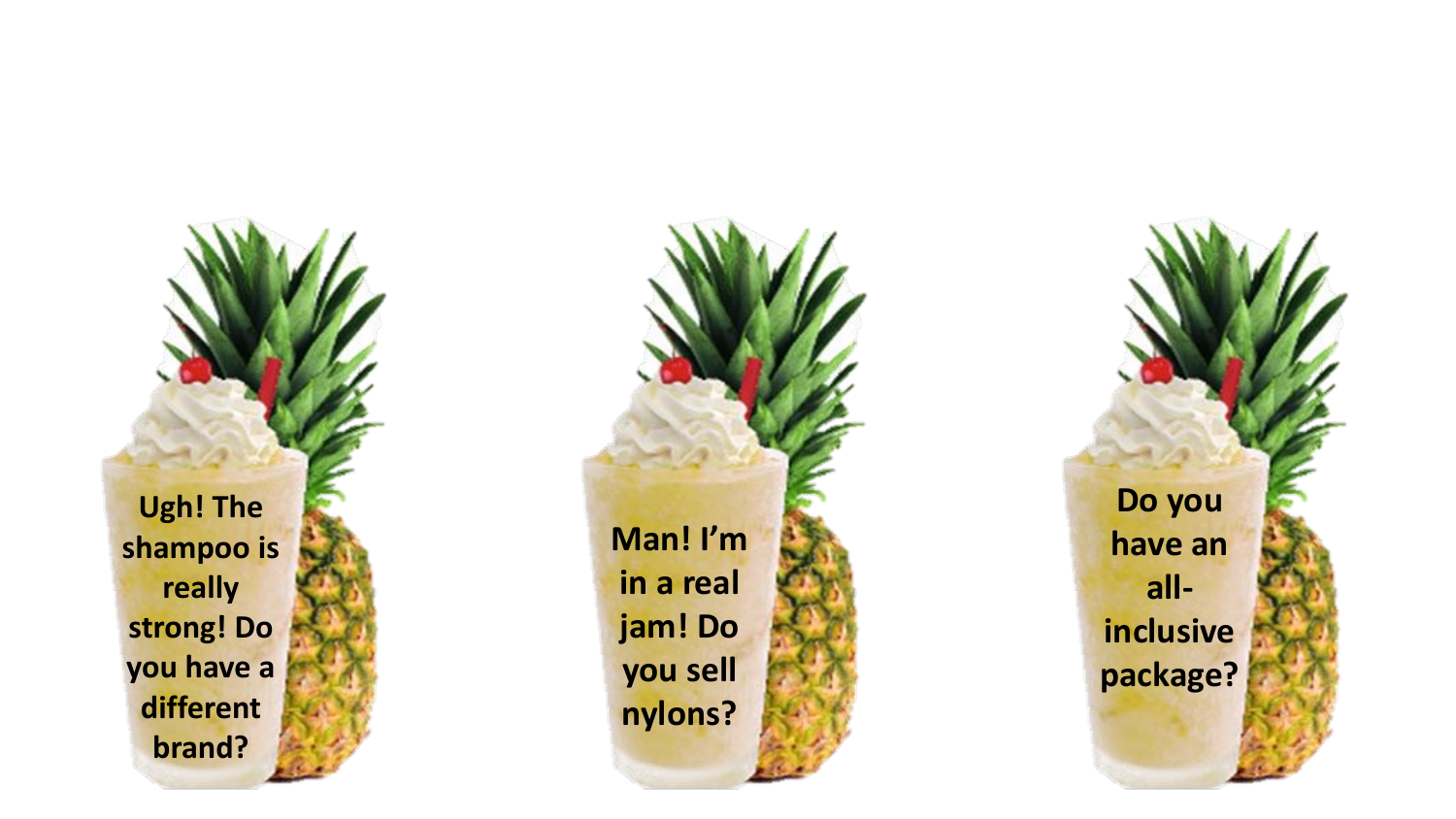**Can I get an early check in? (You were sold out last night & it's 7 am.)**



**Isn't there a concierge floor?**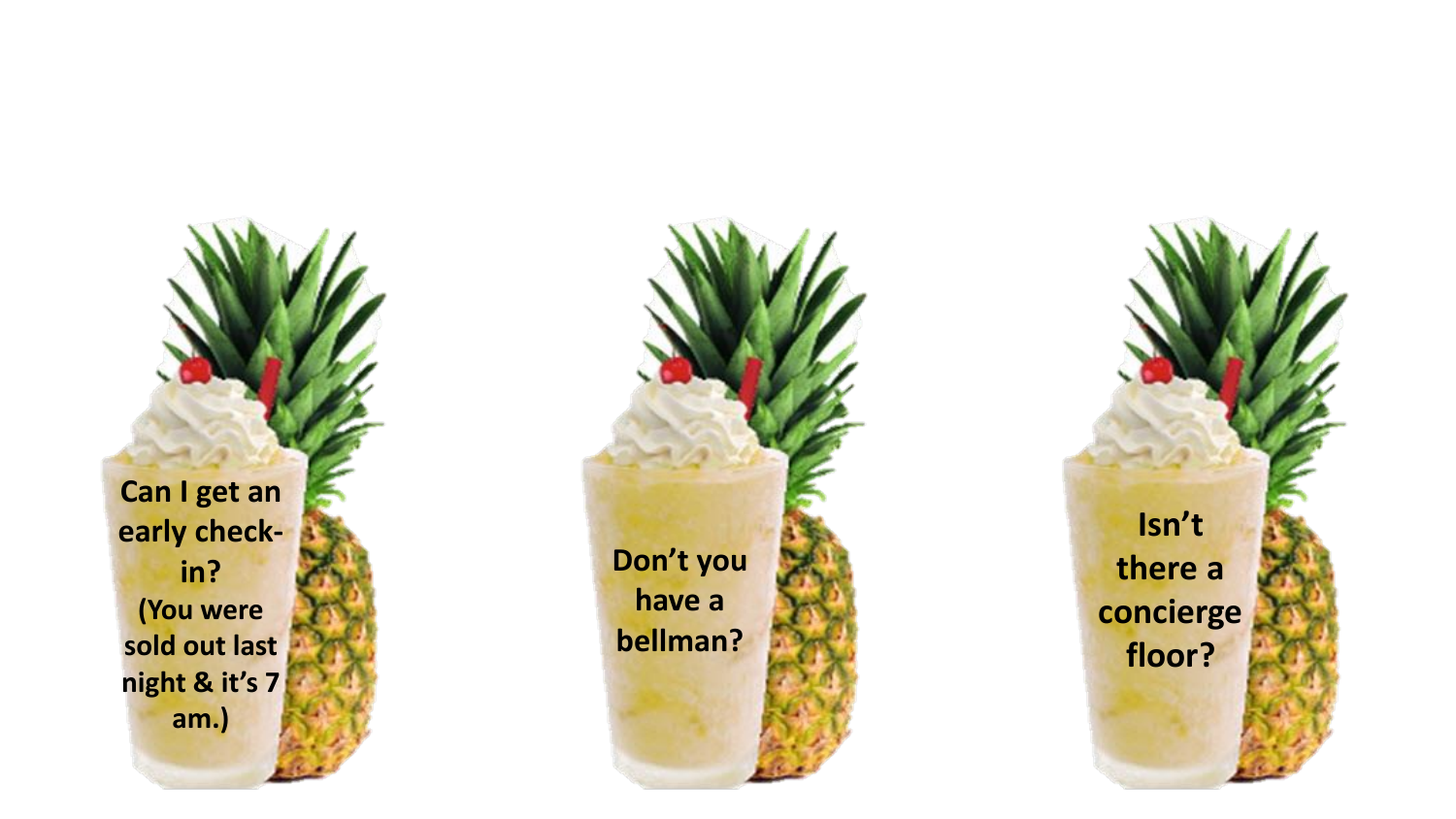**I'm a Platinum Elite, isn't a bottled water included?**



**Is there a place in the hotel the soccer team can practice their drills?**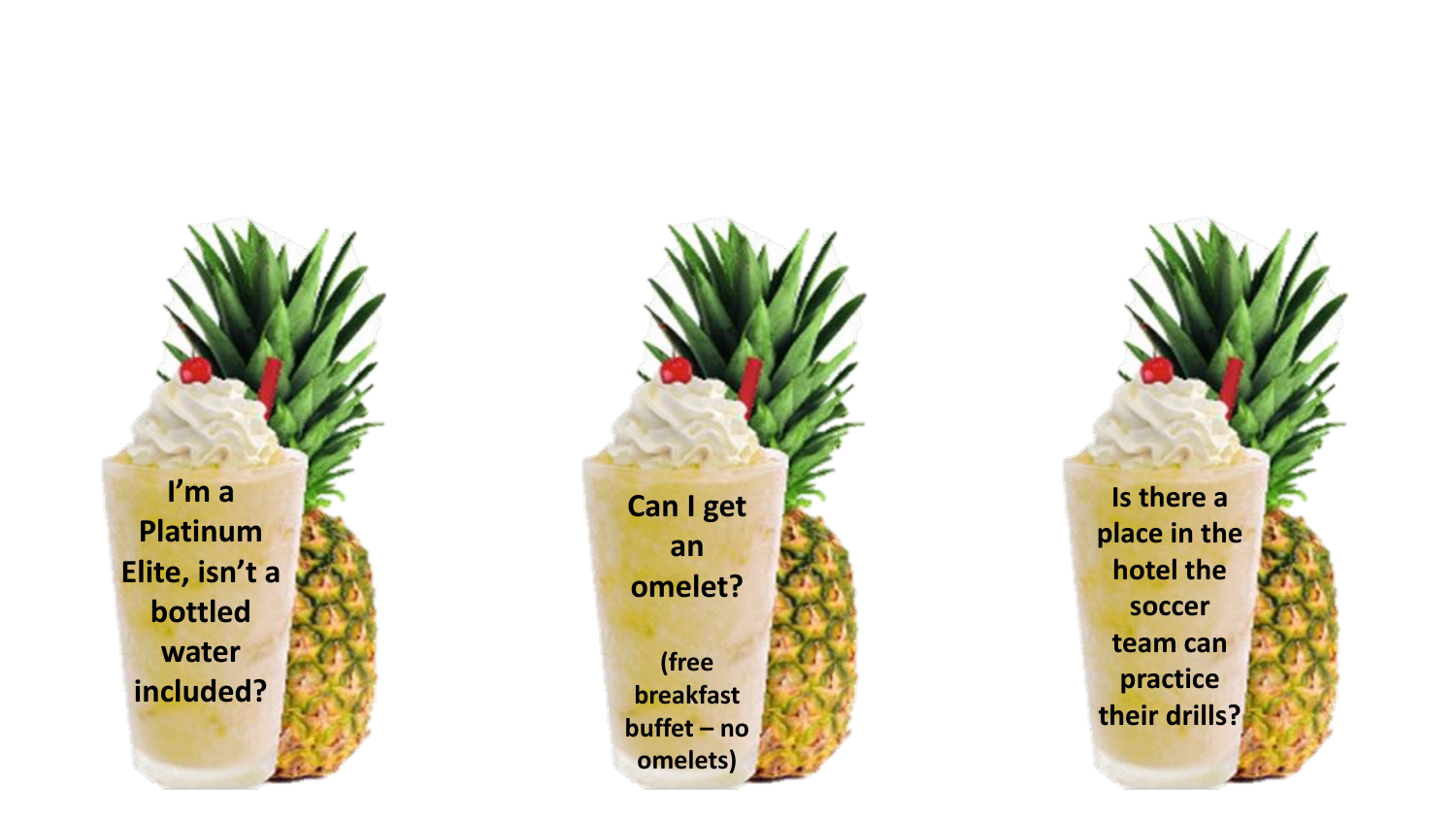**Can you keep my bill going until I checkout in 30 days?** 



**Can I leave a deposit and then pay at the end of my stay?**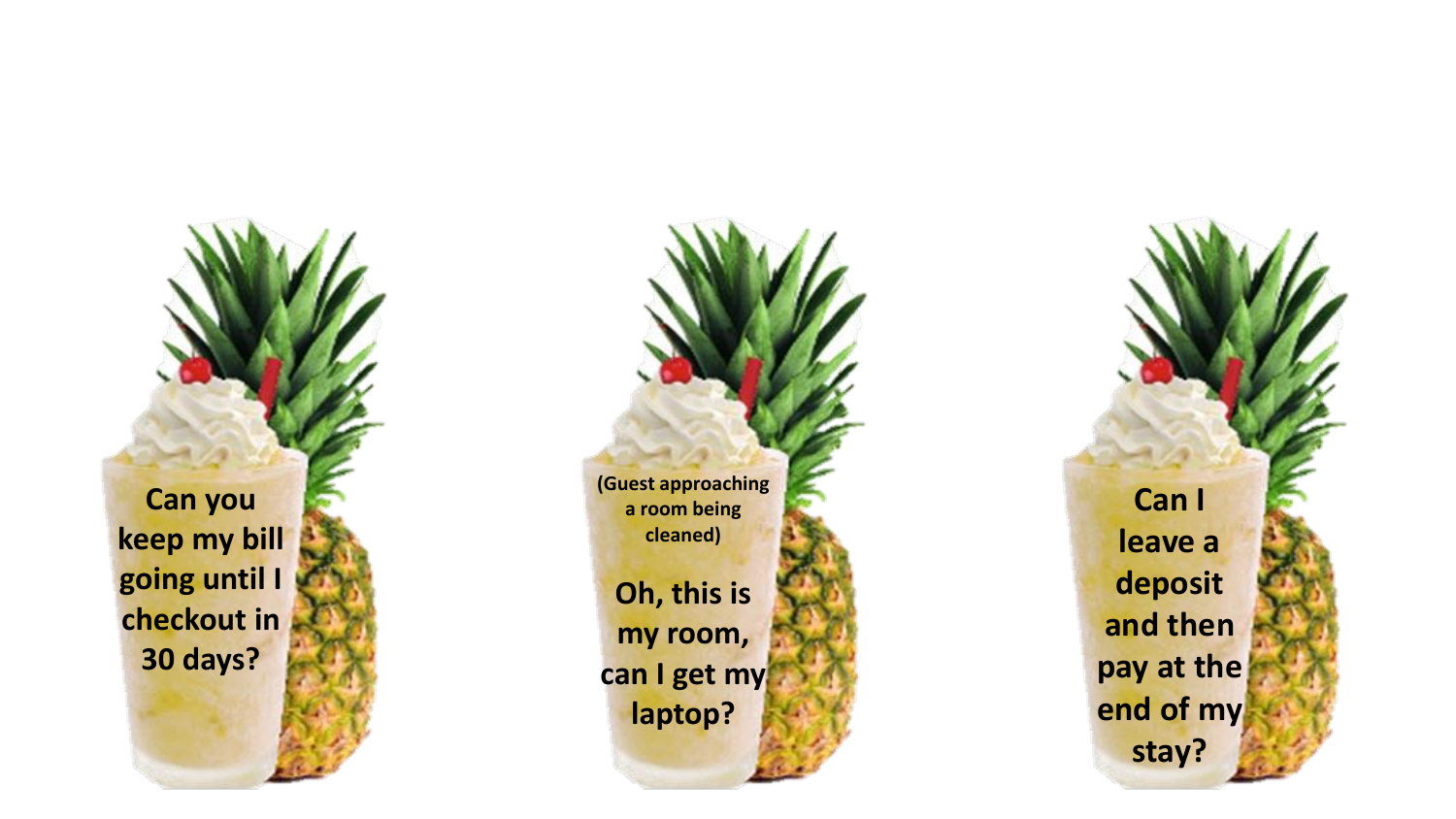**Meeting guest asks, "Can I keep the room until 7pm, we're running long" (Room is booked starting at 5pm)**

**Is there a workout room? (Your hotel does not have one )**

**Can I vape in my room ?**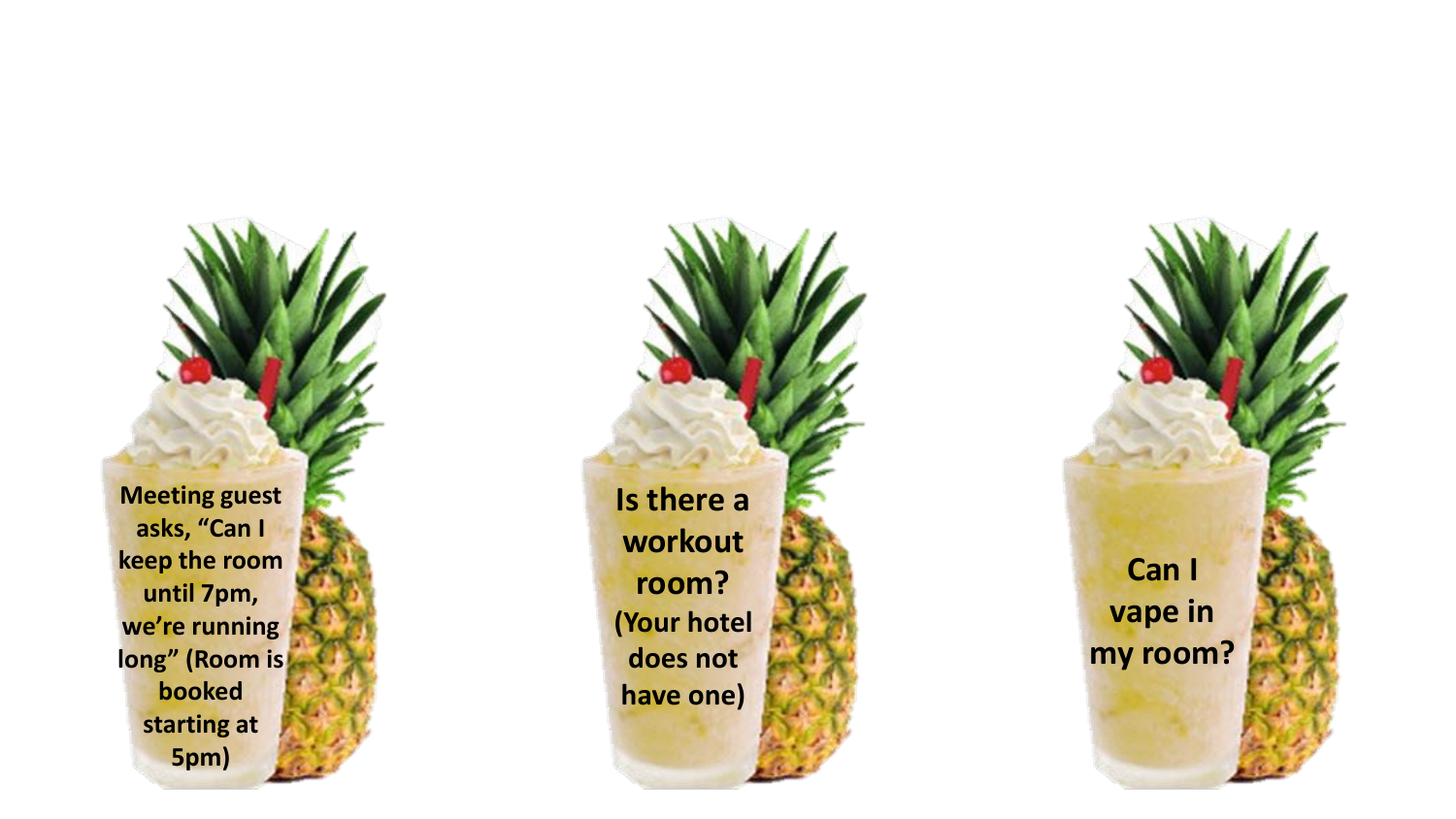**Can I get room service?**

**(Hotel does not have RS)**



**Can I get a full -size refrigerator in my room?**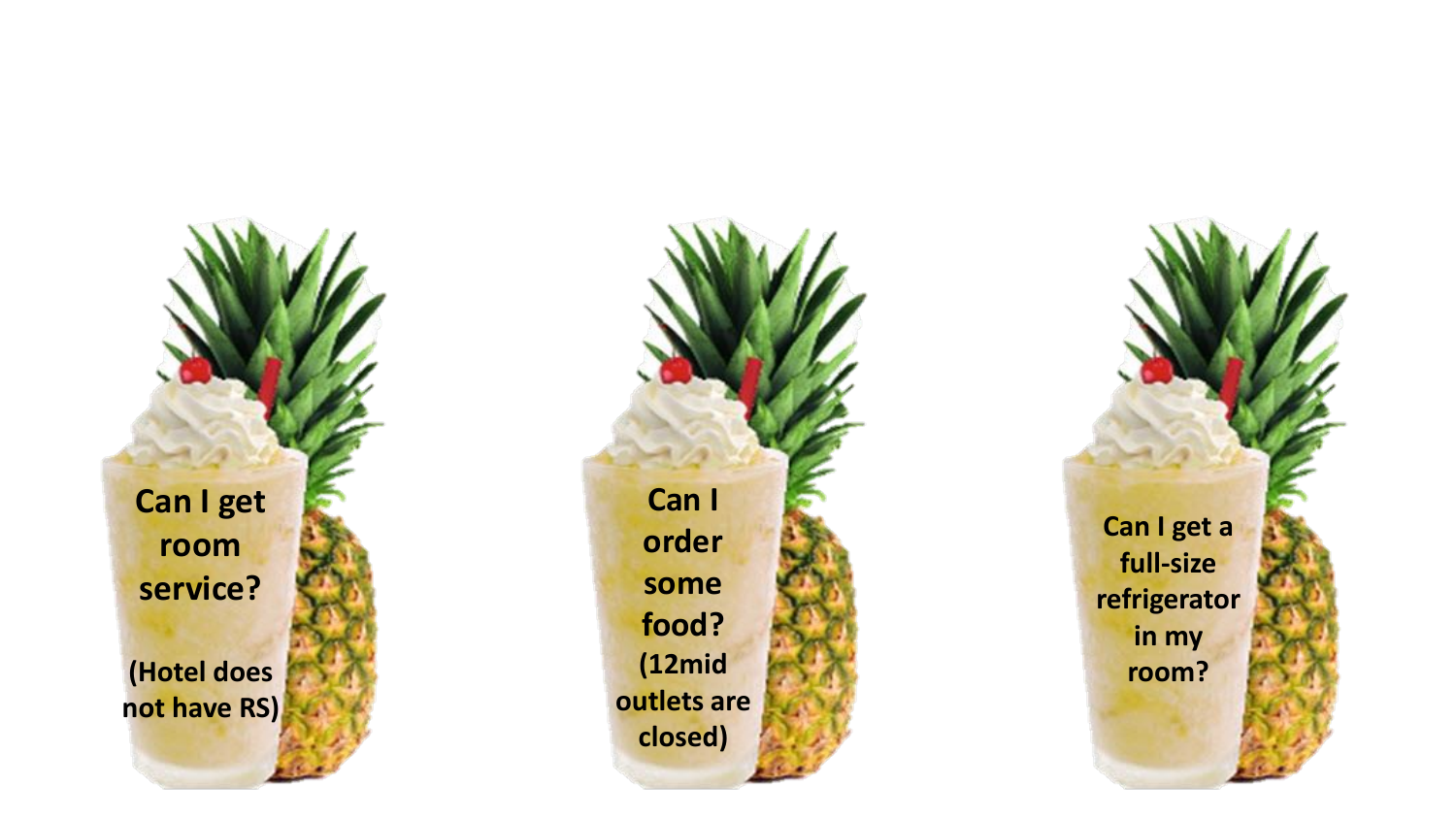**Associate: Can I have weekends off ?**

## **Associate: Don't I deserve a promo tion?**

**Associate:**

**Can I let my son sit in the lobby until his Dad comes?**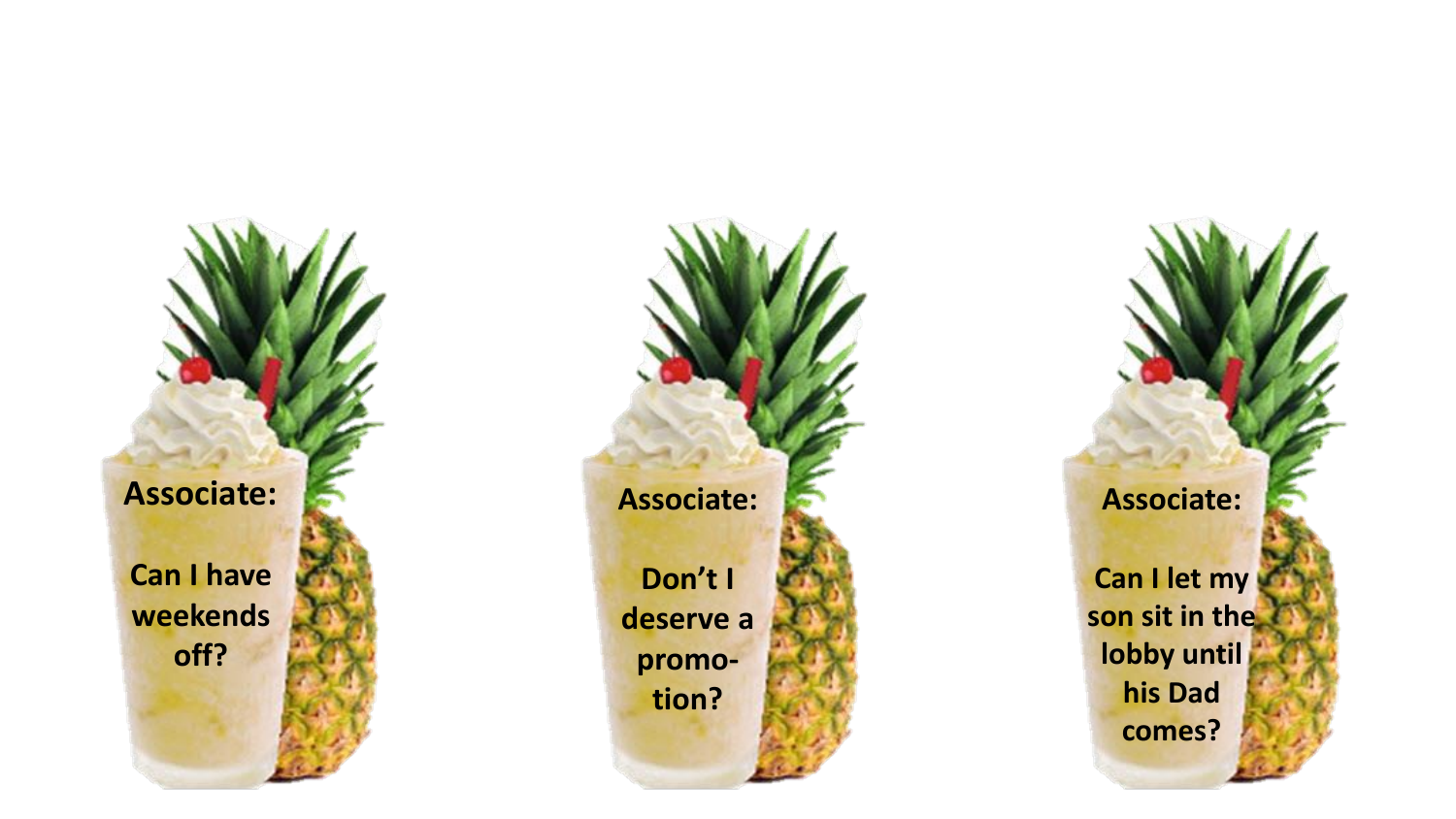**Associate:**

**Will you cover my shift for me?**



**Associate:**

**Can I date our guest Mr. Smith?**